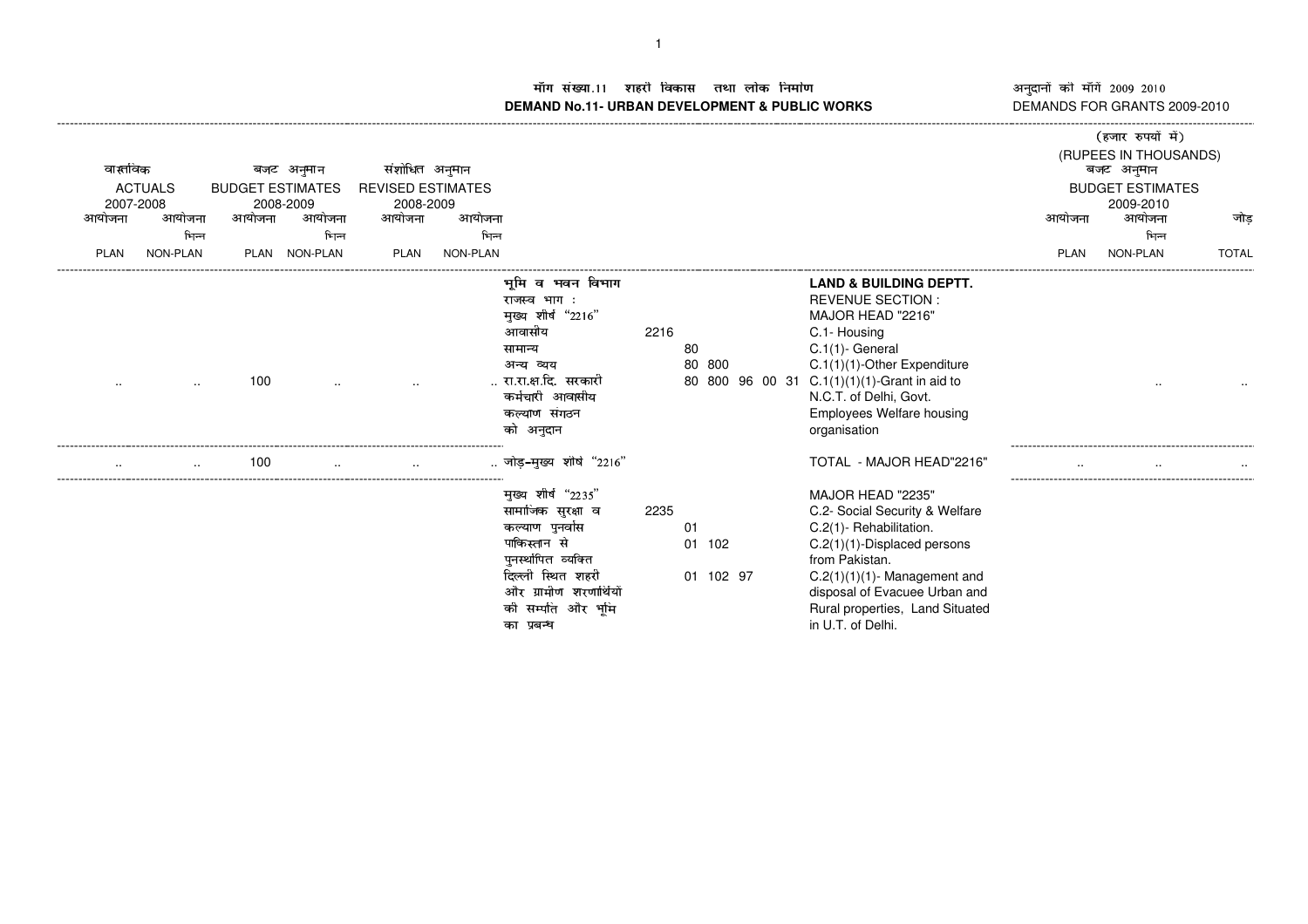"! ##\$ &%'()\*+,-./+)0132456**DEMAND No.11- URBAN DEVELOPMENT & PUBLIC WORKS** DEMANDS FOR GRANTS 2009-2010

नुदानों की माँगें 2009–2010<br>EMANDS FOR GRANTS 2009-2011<br>. ---------------------

|             |                |                         |               |                          |            |                              |         |        |           |  |                                                 |                          | (हजार रुपयों में)                   |              |
|-------------|----------------|-------------------------|---------------|--------------------------|------------|------------------------------|---------|--------|-----------|--|-------------------------------------------------|--------------------------|-------------------------------------|--------------|
| वास्तविक    |                |                         | बजट अनुमान    | संशोधित अनुमान           |            |                              |         |        |           |  |                                                 |                          | (RUPEES IN THOUSANDS)<br>बजट अनुमान |              |
|             | <b>ACTUALS</b> | <b>BUDGET ESTIMATES</b> |               | <b>REVISED ESTIMATES</b> |            |                              |         |        |           |  |                                                 |                          | <b>BUDGET ESTIMATES</b>             |              |
| 2007-2008   |                |                         | 2008-2009     | 2008-2009                |            |                              |         |        |           |  |                                                 |                          | 2009-2010                           |              |
| आयोजना      | आयोजना         | आयोजना                  | आयोजना        | आयोजना                   | आयोजना     |                              |         |        |           |  |                                                 | आयोजना                   | आयोजना                              | जोड़         |
|             | भिन्न          |                         | भिन्न         |                          | भिन्न      |                              |         |        |           |  |                                                 |                          | भिन्न                               |              |
| <b>PLAN</b> | NON-PLAN       |                         | PLAN NON-PLAN | <b>PLAN</b>              | NON-PLAN   |                              |         |        |           |  |                                                 | <b>PLAN</b>              | NON-PLAN                            | <b>TOTAL</b> |
|             |                |                         |               |                          |            |                              |         |        |           |  |                                                 |                          |                                     |              |
|             | 3414           |                         | 5275          |                          | 6000 वेतन  |                              |         |        |           |  | 01 102 97 00 01 C.2(1)(1)(1)(1)- Salaries.      |                          | 8700                                | 8700         |
| $\cdot$ .   | $\sim$         | $\ddotsc$               | 10            | $\ldots$                 |            | 10 घरेलू यात्रा व्यय         |         |        |           |  | 01 102 97 00 11 C.2(1)(1)(1)(2)-Domestic Travel | $\ldots$                 | 10                                  | 10           |
|             |                |                         |               |                          |            |                              |         |        |           |  | Expenses                                        |                          |                                     |              |
| $\sim$      | $\cdot$ .      | $\cdot$                 | $\sim$        | $\cdot$ .                |            | कार्यालय व्यय                |         |        |           |  | 01 102 97 00 13 C.2(1)(1)(1)(3)-Office Expenses | $\ddotsc$                | $\sim$                              | $\sim$       |
|             | 199            |                         | 200           |                          | 205        |                              | स्वीकृत |        |           |  | Voted                                           |                          | 200                                 | 200          |
|             | 546            |                         | 300           |                          | 300        |                              | भारित   |        |           |  | Charged                                         |                          | 300                                 | 300          |
|             |                |                         | 50            |                          |            | 100 व्यावसायिक सेवायें       |         |        |           |  | 01 102 97 00 28 C.2(1)(1)(1)(4)- Professional   |                          | 100                                 | 100          |
|             |                | $\ddot{\phantom{a}}$    |               | $\sim$                   |            |                              |         |        |           |  | Services                                        |                          |                                     |              |
|             | $\sim$         |                         | $\sim$        | $\sim$                   |            | मजदूरी                       |         |        |           |  | 01 102 97 00 02 C.2(1)(1)(1)(5)- Wages.         |                          | $\sim$                              | $\sim$       |
|             | 15             |                         | 20            | $\ddot{\phantom{a}}$     |            | 15 समयोपरि भत्ता             |         |        |           |  | 01 102 97 00 03 C.2(1)(1)(1)(6)- OTA            | $\overline{\phantom{a}}$ | 15                                  | 15           |
|             | 46             |                         | 100           |                          |            | 100 चिकित्सा उपचार           |         |        |           |  | 01 102 97 00 06 C.2(1)(1)(1)(7)-Medical         |                          | 100                                 | 100          |
|             |                |                         |               |                          |            |                              |         |        |           |  | Treatment                                       |                          |                                     |              |
|             | 4220           |                         | 5955          | $\sim$                   |            | 6730 जोड-दिल्ली में स्थित    |         |        |           |  | Total-Management & Disposal                     |                          | 9425                                | 9425         |
|             |                |                         |               |                          |            | -शहरों और ग्रामीण            |         |        |           |  | of Evacuee, Urban and Rural                     |                          |                                     |              |
|             |                |                         |               |                          |            | शरणाथियों की सम्पति          |         |        |           |  | Properties Land Situated in                     |                          |                                     |              |
|             |                |                         |               |                          |            | और भूमि का प्रबन्ध           |         |        |           |  | Union Territory of Delhi.                       |                          |                                     |              |
|             |                |                         |               |                          |            | और निपटारा                   |         |        |           |  |                                                 |                          |                                     |              |
| $\cdot$ .   | 3674           | $\cdot$                 | 5655          | $\ddotsc$                | 6430       |                              | स्वीकृत |        |           |  | Voted                                           | $\ddotsc$                | 9125                                | 9125         |
| $\cdot$ .   | 546            |                         | 300           | $\ddot{\phantom{a}}$     | 300        |                              | भारित   |        |           |  | Charged                                         |                          | 300                                 | 300          |
|             |                |                         |               |                          |            |                              |         |        |           |  |                                                 |                          |                                     |              |
| $\cdot$ .   | 4220           | $\ddot{\phantom{a}}$    | 5955          |                          |            | 6730 जोड़-मुख्य शीर्ष "2235" |         |        |           |  | TOTAL - MAJOR HEAD"2235"                        | $\ddotsc$                | 9425                                | 9425         |
|             |                |                         |               |                          |            |                              |         |        |           |  |                                                 |                          |                                     |              |
| $\ddotsc$   | 3674           |                         | 5655          | $\cdot$ .                | 6430       |                              | स्वीकृत |        |           |  | Voted                                           |                          | 9125                                | 9125         |
|             | 546            |                         | 300           | $\ddotsc$                | 300        |                              | भारित   |        |           |  | Charged                                         |                          | 300                                 | 300          |
|             |                |                         |               |                          |            | मुख्य शीर्ष "2251"           |         |        |           |  | MAJOR HEAD "2251"                               |                          |                                     |              |
|             |                |                         |               |                          |            | संचिवालय सामाजिक             | 2251    |        |           |  | C.3-Secretariat Social Services                 |                          |                                     |              |
|             |                |                         |               |                          |            | सेवायें                      |         |        |           |  |                                                 |                          |                                     |              |
|             |                |                         |               |                          |            | सचिवालय                      |         | 00 090 |           |  | C.3(1)-Secretariat.                             |                          |                                     |              |
|             |                |                         |               |                          |            | भूमि व भवन विभाग             |         |        | 00 090 85 |  | $C.3(1)(1)$ - Land & Building                   |                          |                                     |              |
|             |                |                         |               |                          |            |                              |         |        |           |  | Department                                      |                          |                                     |              |
| 1042        | 31415          | 1000                    | 47135         | 1050                     | 51700 वेतन |                              |         |        |           |  | 00 090 85 00 01 C.3(1)(1)(1)-Salaries.          |                          | 70000                               | 70000        |
|             | 168            |                         | 140           |                          |            | 170 समयोपरि भत्ता            |         |        |           |  | 00 090 85 00 03 C.3(1)(1)(2)-O.T.A.             |                          | 200                                 | 200          |
| $\sim$      | 54             |                         | 170           | $\overline{\phantom{a}}$ |            | 120 घरेलू यात्रा व्यय        |         |        |           |  | 00 090 85 00 11 C.3(1)(1)(3)-Domestic Travel    |                          | 150                                 | 150          |
| $\sim$      |                |                         |               | $\ddotsc$                |            |                              |         |        |           |  | Expenses                                        |                          |                                     |              |
|             |                |                         |               |                          |            |                              |         |        |           |  |                                                 |                          |                                     |              |

-----------------------------------------------------------------------------------------------------------------------------------------------------------------------------------------------------------------------------------------------------------------------------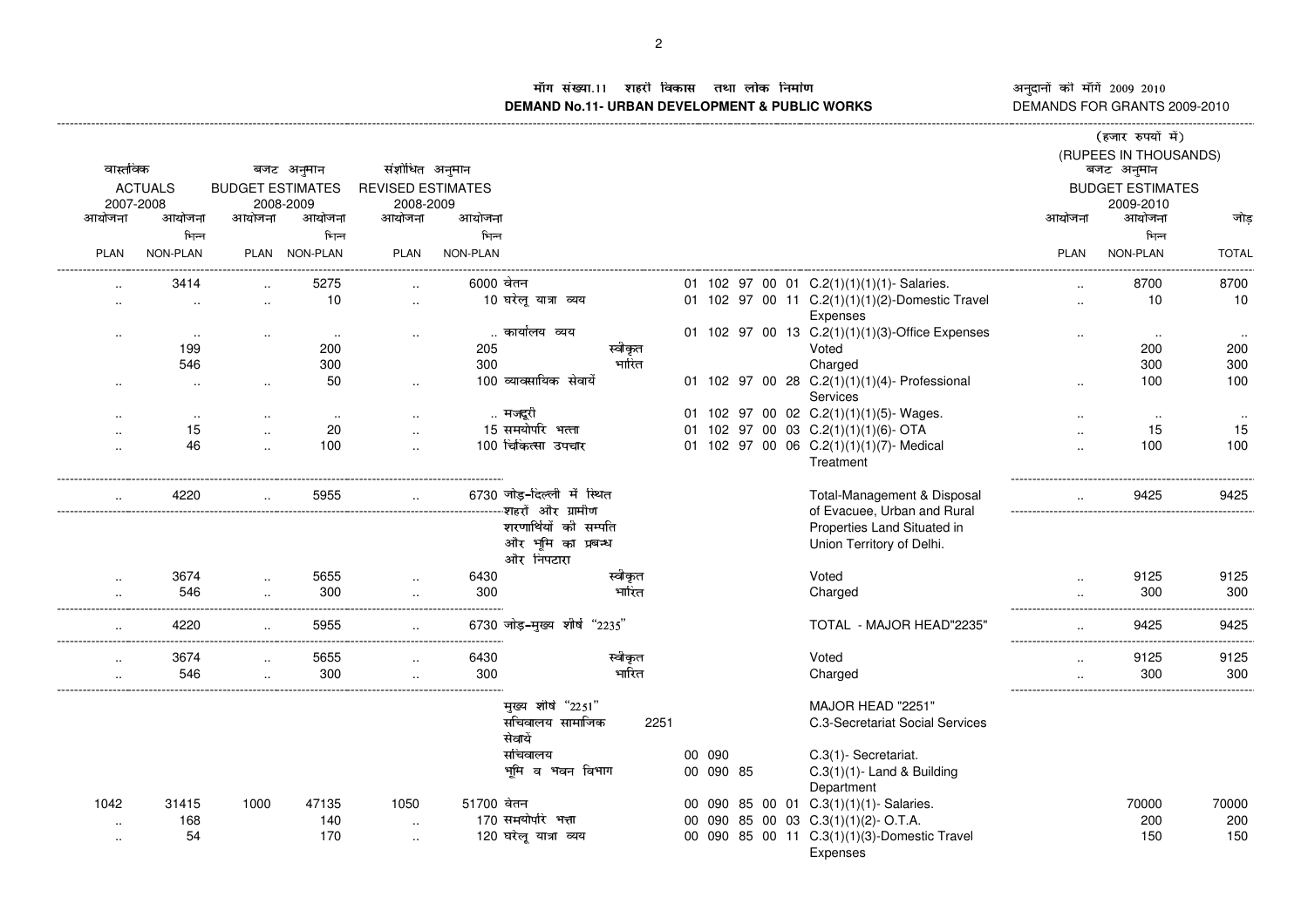ÊËÌÍÎÏÐË"Ò ÑÓÓÔ ËÖÕ×ØÙÚÛËÎÜËÝËËÞßÛÙàÊËá3âËãäå**DEMAND No.11- URBAN DEVELOPMENT & PUBLIC WORKS** DEMANDS FOR GRANTS 2009-2010

## नुदानों की माँगें 2009–2010<br>EMANDS FOR GRANTS 2009-2011 ---------------------

|                      |                |                         |               |                          |          |                                                                                                                         |      |              |  |                                                                                                                                                                            |             | (हजार रुपयों में)           |              |
|----------------------|----------------|-------------------------|---------------|--------------------------|----------|-------------------------------------------------------------------------------------------------------------------------|------|--------------|--|----------------------------------------------------------------------------------------------------------------------------------------------------------------------------|-------------|-----------------------------|--------------|
|                      |                |                         |               |                          |          |                                                                                                                         |      |              |  |                                                                                                                                                                            |             | (RUPEES IN THOUSANDS)       |              |
| वास्तविक             |                |                         | बजट अनुमान    | संशोधित अनुमान           |          |                                                                                                                         |      |              |  |                                                                                                                                                                            |             | बजट अनुमान                  |              |
|                      | <b>ACTUALS</b> | <b>BUDGET ESTIMATES</b> |               | <b>REVISED ESTIMATES</b> |          |                                                                                                                         |      |              |  |                                                                                                                                                                            |             | <b>BUDGET ESTIMATES</b>     |              |
| 2007-2008            |                |                         | 2008-2009     | 2008-2009                |          |                                                                                                                         |      |              |  |                                                                                                                                                                            |             | 2009-2010                   |              |
| आयोजना               | आयोजना         | आयोजना                  | आयोजना        | आयोजना                   | आयोजना   |                                                                                                                         |      |              |  |                                                                                                                                                                            | आयोजना      | आयोजना                      | जोड़         |
|                      | भिन्न          |                         | भिन्न         |                          | भिन्न    |                                                                                                                         |      |              |  |                                                                                                                                                                            |             | भिन्न                       |              |
| PLAN                 | NON-PLAN       |                         | PLAN NON-PLAN | <b>PLAN</b>              | NON-PLAN |                                                                                                                         |      |              |  |                                                                                                                                                                            | <b>PLAN</b> | NON-PLAN                    | <b>TOTAL</b> |
| 247                  | 3828           | 300                     | 3500          | 1300                     |          | 3800 कार्यालय व्यय                                                                                                      |      |              |  | 00 090 85 00 13 C.3(1)(1)(4)-Office expenses.                                                                                                                              |             | 6300                        | 6300         |
| $\ddot{\phantom{a}}$ | 4095           | $\ddotsc$               | 4000          | $\ddotsc$                |          | 4500 व्यावसायिक सेवायें                                                                                                 |      |              |  | 00 090 85 00 28 C.3(1)(1)(5)- Professional<br>Services                                                                                                                     |             | 4000                        | 4000         |
| $\ddotsc$            | 260            | $\ddot{\phantom{a}}$    | 700           | $\cdot$                  |          | 800 विज्ञापन बिक्री तथा                                                                                                 |      |              |  | 00 090 85 00 26 C.3(1)(1)(6)- Advertising Sales                                                                                                                            | $\cdot$     | 700                         | 700          |
|                      |                |                         |               |                          |          | प्रचार सहायता अनुदान                                                                                                    |      |              |  | and Publicity Expenses.                                                                                                                                                    |             |                             |              |
| $\cdot$ .            | 1371           | μ.                      | 1600          | $\cdot$                  |          | 2300 अन्य प्रशासनिक व्यय                                                                                                |      |              |  | 00 090 85 00 20 C.3(1)(1)(7)-Other                                                                                                                                         | $\cdot$     | 3000                        | 3000         |
|                      |                |                         |               |                          |          |                                                                                                                         |      |              |  | <b>Administrative Expenses</b>                                                                                                                                             |             |                             |              |
|                      |                |                         |               |                          |          | अन्य प्रभार                                                                                                             |      |              |  | 00 090 85 00 50 C.3(1)(1)(8)-Other Charges                                                                                                                                 |             |                             |              |
|                      | $\ddotsc$      |                         | $\ddotsc$     |                          |          | स्वीकृत                                                                                                                 |      |              |  | Voted                                                                                                                                                                      |             | $\sim$                      |              |
|                      | 25442          |                         | 400           |                          | 400      | भारित                                                                                                                   |      |              |  | Charged                                                                                                                                                                    | $\cdot$     | 600                         | 600          |
|                      |                |                         | 100           |                          |          | 100 विदेश यात्रा व्यय                                                                                                   |      |              |  | 00 090 85 00 12 C.3(1)(1)(9)-Foreign Travel                                                                                                                                |             | 100                         | 100          |
|                      |                |                         |               |                          |          |                                                                                                                         |      |              |  | Expenses                                                                                                                                                                   |             |                             |              |
|                      | 1697           |                         | 1800          |                          |          | 1771 चिकित्सा उपचार                                                                                                     |      |              |  | 00 090 85 00 06 C.3(1)(1)(10))- Medical<br>Treatment                                                                                                                       |             | 1825                        | 1825         |
| 1289                 | 68330          | 1300                    | 59545         | 2350                     |          | 65661 जोड़-भूमि व भवन<br>विभाग                                                                                          |      |              |  | Total-Land & Building Deptt.                                                                                                                                               |             | 86875                       | 86875        |
|                      |                | 1000                    |               | 950                      |          | भूमी व भवन विभाग                                                                                                        |      |              |  | 00 090 85 00 42 C.3(1)(2)-Land & Building<br>Department                                                                                                                    |             | 1000                        | 1000         |
| 1289                 | 68330          | 2300                    | 59545         | 3300                     |          | 65661 जोड़-मुख्य शीर्ष "2251"                                                                                           |      |              |  | TOTAL - MAJOR HEAD"2251"                                                                                                                                                   |             | 87875<br>------------------ | 87875        |
| 1289                 | 42888          | 2300                    | 59145         | 3300                     | 65261    | स्वीकृत                                                                                                                 |      |              |  | Voted                                                                                                                                                                      |             | 87275                       | 87275        |
|                      | 25442          |                         | 400           |                          | 400      | भारित                                                                                                                   |      |              |  | Charged                                                                                                                                                                    |             | 600                         | 600          |
| 2696                 |                | 500                     |               | 1000                     |          | मुख्य शीर्ष "3454"<br>जनगणना, सर्वेक्षण<br>और सॉख्यिकी<br>सर्वेक्षण तथा सांख्यिकी<br>कम्प्यूटर सेवायें<br>ई.डी.पी. कक्ष | 3454 | 02<br>02 203 |  | MAJOR HEAD "3454"<br>C.4.-Census, Survey and<br><b>Statistics</b><br>C.4(1)-Survey and Statistics<br>C.4(1)(1)-Computer Services<br>02 203 97 00 42 C.4.(1)(1)(1)-EDP Cell |             | 1000                        | 1000         |
| 2696                 |                | 500                     |               | 1000                     |          | जोड-मुख्य शीर्ष "3454"                                                                                                  |      |              |  | TOTAL - MAJOR HEAD"3454"                                                                                                                                                   |             | 1000                        | 1000         |
| 3985                 | 72550          | 2900                    | 65500         | 4300                     |          | 72391 जोड़-राजस्व भाग                                                                                                   |      |              |  | TOTAL - REVENUE SECTION.                                                                                                                                                   |             | 98300                       | 98300        |

-----------------------------------------------------------------------------------------------------------------------------------------------------------------------------------------------------------------------------------------------------------------------------